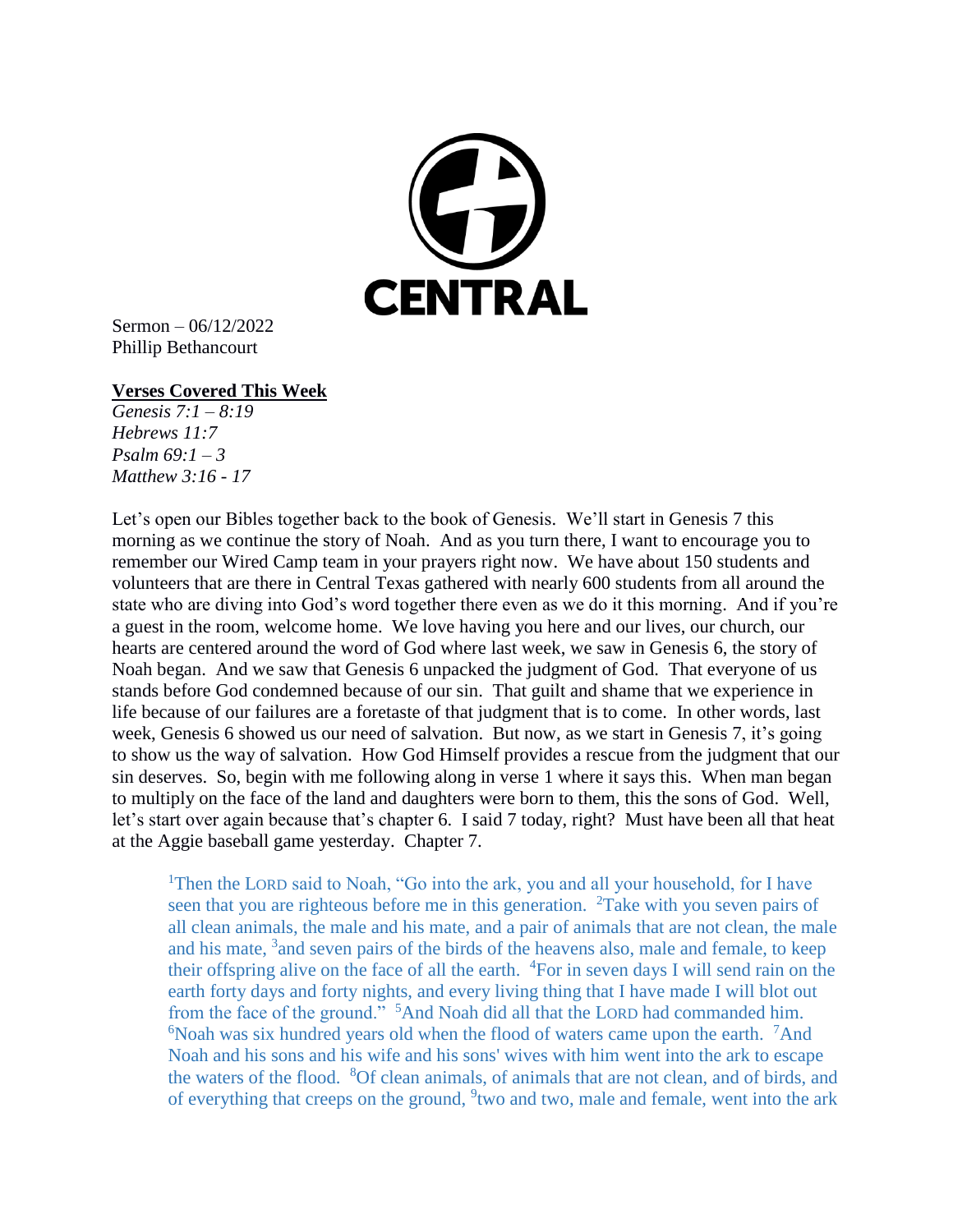with Noah, as God had commanded them. <sup>10</sup>And after seven days the waters of the flood came upon the earth.

## Let's pray together.

Father, as we come to your word. We're asking You to change our lives as we experience the flood of challenges all around us, Lord, we're asking that you would work in this time, work in our lives to conform us to the image of Christ so that we might see the rescue you provided through Your Son even more clearly. And we pray these things in Christ's name, amen.

Well, it's been nearly five years since Hurricane Harvey struck the Southeast Coast of Texas. Can you believe that? August of 2017 is when that storm hit the coastline. And when that storm came, it brought 50 inches of rain that flooded that entire region. And you remember what it was like sitting in your living room, watching those images, those videos on TV, that sense of desperation that was there. That was the same experience that a man named Brett Sher had who lives up in Dripping Springs just west of Austin. He was watching those images and he was praying to God to help them to bring rescue. And in response to his prayers, he felt like God was prompting him not just to pray but to go and help. And so Brett loaded up and drove to Houston, drove into the storms, into the water, into the flood, to attempt to provide rescue and relief. And you remember what happened in Harvey. It wasn't just Brett but hundreds of people from the surrounding communities, from Louisiana, all over Texas, you name it, gathered there provide rescue, to try to bring people out of the floodwaters and save their lives. And I can't help but wonder this morning, were there moments like that that were going on when this flood began in the days of Noah? I mean, remember, the text tells us that the world is filled with evil, that there was bad, bad people all around. But you wonder in the middle of the storm, did good Samaritans rise up in the middle of this bad behavior where they try to rescue people, to protect them. They kept trying to move to higher ground. They kept trying to find life preservers to save their lives but the waters kept rising. One moment, there was no higher ground to go to. It was too little and too late. They had missed their opportunity to be saved from the flood, from the judgement that was to come. And this text is sounding that exact warning for us this morning. That on own, our efforts to try to find rescue from the judgment of God is too little, too late. It's never going to be enough. But God in his kindness, has provided that rescue for us. He has given us a way of salvation and as we turn our hearts to this text this morning, what we're going to see is that this rescue that God provides from His judgement plays out in several ways. And I want you to notice the first one starting back here in verse one which we already read. We're going to notice first that God rescues us from the penalty of His judgement. God rescues us from the penalty of His judgment. So, look back at verse one. It's go time. Noah has been building this ark for decades and now, the moment has arrived. God tells him in verse one to go into the ark. And as he does that, He's going to start the process of rescuing Noah and his family and these animals from the penalty of His judgment. And as this set of verses plays out, it's going to answer several questions for us about what that looks like.

So, the first question that we see here in the beginning of the passage is, why does God save us from the penalty of His judgment? And you'll see the way that's answered there in the second half of verse one. It gives us the answer for Noah. It says,

for I have seen that you are righteous before me in this generation.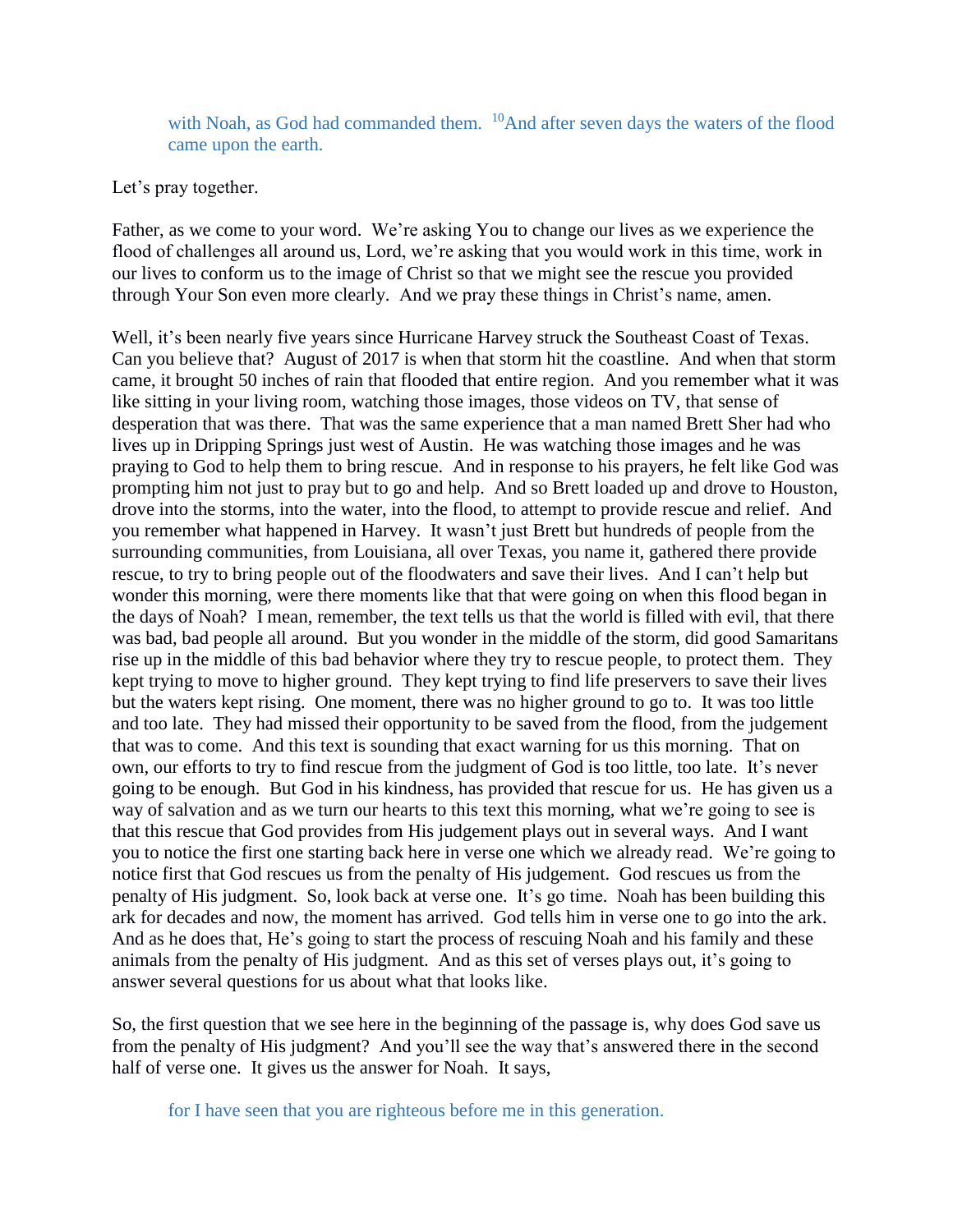So, what does it mean that Noah is righteous? Well, look back one chapter to Genesis 6 in verse 9. We saw this last week. It says about Noah.

<sup>9</sup>These are the generations of Noah. Noah was a righteous man, blameless in his generation. Noah walked with God.

In other words, to be righteous is to be right with God. As 6:9 describes it, he is holy. He's blameless. He's walking with God. There's an intentionality and an intimacy that's there. That's what it means for Noah to be righteous and as you come back to chapter 7, what is the basis for that righteousness? Well, let's see it. It's tempting to think that that righteousness is on the basis of Noah's behavior. That his obedience earns his righteousness. I mean, if you look down at verse 5, it says, and Noah did all that the Lord had commanded him. We see that same type of language in the last chapter in chapter 6 in verse 22. In other words, the whole world around him is turning away from God and yet in the midst of that black hole of sin, in the midst of that darkness, here is this light of obedience shining. Is that why God rescues him? Is that why He brings salvation from the penalty of His judgment? No, it's not. In fact, we see the reason why God rescues from the penalty of that judgment in Hebrews chapter 11. You'll see it on the screen. We, Shane read it for us earlier this morning. Hebrews 11:7 tells us why God rescues us from the penalty of sin. It says this about Noah.

 $7By$  faith Noah, being warned by God concerning events is yet unseen, in reverent fear constructed an ark for the saving of his household. By this he condemned the world and became an heir of the righteousness that comes by faith.

In other words, Noah had an unwavering faith in an unseen future because he knew he followed an unrivaled God. The basis of our righteousness is not our behavior but our beliefs. It's not what we do with our hands, it's what we do with our heart. And that's what we find here in the life of Noah. We are being saved because of the righteousness that comes by faith. This text answers another question starting in back in verse 6. It tells us to answer the question, who does God rescue from the penalty of judgment? So, when you look back there, you'll see in verse 6, it says, Noah was 600 years old. Okay, so we find here, He, God is saving Noah and his families and some of these animals. And it starts when he's just turned the ripe old age of 600. If any of y'all moved lately, you gotta clear out the mess, the junk. You wonder what piles of stuff can you accumulate over the course of 600 years. Did Noah have a yard sale, a garage sale, a moving sale before he got on the boat? He figures they're not going to it anyway. I might as well get some money off them before we go. There is this sense of immediacy to who is being saved. It's not just who happens to be walking by the boat when the rains come and says, "Yeah, I think that's a good idea." Instead, the ones who get on the boat, as verse 7 says, are Noah and his sons and his wife and his son's wives with him who went into the ark to escape the waters of the flood. It's this small group. There's eight of them in the whole world. Which means if they got on the boat, everyone else didn't. The ones who watched them with skepticism, the ones who ridiculed them. In fact, if you went back to Genesis 5 and read that whole genealogy again of the family of Noah, there were probably people listed in that genealogy not on the boat. Who's on the boat? The ones who are marked out by the covenant promise of God. The one who He chooses to rescue. But it's not just the people who are on the boat but look back at verse 9. We also see some of the animals. Verses 8 and 9 tell us that every type of animal comes into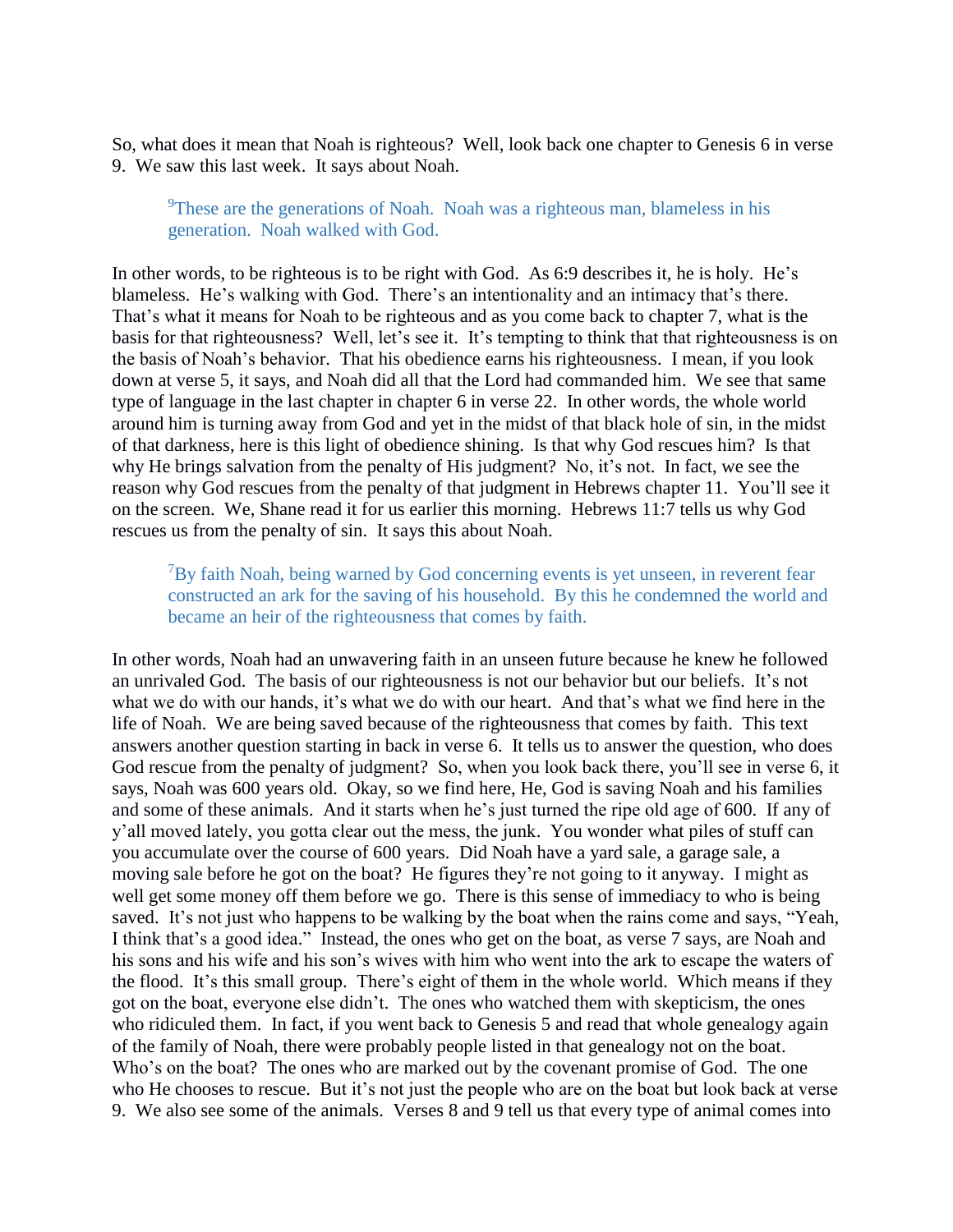the boat. And I don't know about you, but if you're anything like me, that should fill us with the sense of shock or incredulity. How could that be? I mean, you walk your your dogs around the park and they're wanting to get at each other there. Much less when you put animals who would normally be predators. How did that work? How did they coexist? How did they all fit? How did the slug and the turtle get there in time before the boat closed? We don't know the answer to those questions. But here they are and God preserves them. The reason He preserves them is He's not giving up on creation. He's refining it so that He can renew it and restore it.

Which brings us to the third question we'll find as we move on in the text. How does God rescue us from the penalty of sin? Well, let's pick up in verse 11 now and read along and we'll see the answer to that question.

 $11$ In the six hundredth year of Noah's life, in the second month, on the seventeenth day of the month, and on that day all the fountains of the great deep burst forth, and the windows of the heavens were opened.  $\frac{12}{2}$ And rain fell upon the earth forty days and forty nights. <sup>13</sup>On the very same day Noah and his sons, Shem and Ham and Japheth, and Noah's wife and the three wives of his sons with them entered the ark,  $^{14}$ they and every beast, according to its kind, and all the livestock according to their kinds, and every creeping thing that creeps on the earth, according to its kind, and every bird, according to its kind, every winged creature. <sup>15</sup>They went into the ark with Noah, two and two of all flesh in which there was the breath of life. <sup>16</sup>And those that entered, male and female of all flesh, went in as God had commanded him. And the LORD shut him in.

So, here we go. The flood begins and just imagine this moment with me for a second. The rains begin to fall and perhaps for a short time, there's a sense of appreciation and relief. Perhaps, there was a drought going on there much like we experience here right in the heart of Texas. But soon, the intensity of the rain and the duration of the rain begins to create anxiety fear, uncertainty amongst the people. And how long does the rain fall? Look back at the end of verse 12. It says, 40 days and 40 nights. Isn't that number significant in the Bible? For the first time, we see the number 40 being used and it shows up over and over again. And the significance of the number of 40 in the Bible, it's a number of testing. It's a number of refining. So, you see that Israel was in the wilderness for 40 years before they entered the promised land. Jesus is in the desert for how long facing the temptations of the devil? 40 days. Right here from the very beginning we see the way that God is at work not just in rescuing His people but in refining His people. And notice one more thing about how God rescues. It happens there at the end of this section. At the end of verse 16, it says this, after they've been loaded up, after the waters had begun to fall, it says this,

## and the Lord shut him in.

Now, imagine if you're Noah. You've shepherded all these animals onto the boat. You've got them all in their places. The rains are surging. The water's rising. You've king of gone through your checklist and made sure everything's okay. And then all of a sudden you look up and you realize that the door to the boat is still open. How you going to get it closed? How's this thing going to keep floating with the door wide open in its side? But the text tells us that God shut the door. What's the significance of that? It's not just a casual mention in the text. What it's showing us there is those who God calls, He also keeps. Those who He rescues, He also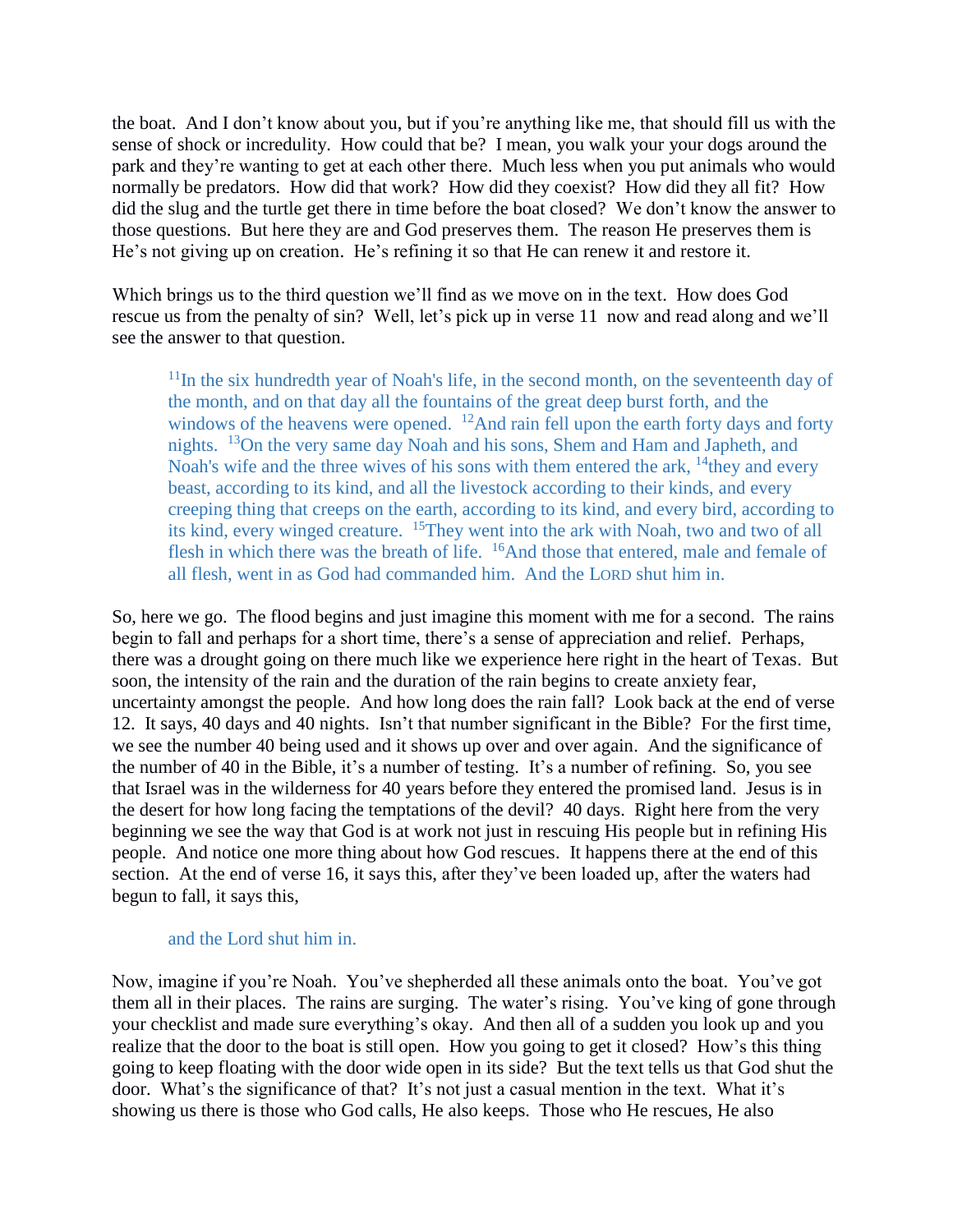sustains. Those who He provides salvation for, He also protects. In other words, this passage is showing us that all of salvation is all of God. From begin to end. God calls him, He keeps him. And that's the reason why it is that God can rescue Noah from the penalty of the judgment of God.

Now, let's keep going in the passage. We'll pick up in verse 17 to see a second big idea here in the text. I want you to notice next, how God rescues us from the power of His judgment. So, let's start that beginning in verse 17.

<sup>17</sup>The flood continued forty days on the earth. The waters increased and bore up the ark, and it rose high above the earth. <sup>18</sup>The waters prevailed and increased greatly on the earth, and the ark floated on the face of the waters. <sup>19</sup>And the waters prevailed so mightily on the earth that all the high mountains under the whole heaven were covered. <sup>20</sup>The waters prevailed above the mountains, covering them fifteen cubits deep. <sup>21</sup>And all flesh died that moved on the earth, birds, livestock, beasts, all swarming creatures that swarm on the earth, and all mankind. <sup>22</sup>Everything on the dry land in whose nostrils was the breath of life died. <sup>23</sup>He blotted out every living thing that was on the face of the ground, man and animals and creeping things and birds of the heavens. They were blotted out from the earth. Only Noah was left, and those who were with him in the ark.  $24$ And the waters prevailed on the earth 150 days.

So, think about what's happening here. God doesn't just rescue us from the penalty of His judgement but also from the power of His judgment. And here in this portion of the passage, we see the power of God's judgment on display in a number of ways. I mean, look at the power of God's judgment in the fury of the flood. So, notice back here that the fury of the flood is seen in the flood's depth. Look at the end of verse 17. It says that the waters rose high above the earth. Now, look down at the end of verse 19. It says all the mountains under the whole heaven were covered. In other words, nothing in creation is spared from the judgment of God. That's the depth of its power. But this fury is also seen in the destruction that comes from the flood. So, you'll notice here three times, a word shows up in this portion of the passage. It's the word prevailed. So, look in verse 18. It says, the waters prevailed and increased greatly on the earth. Verse 19, and the waters prevailed so mightily on the earth. Now, verse 20, the waters prevailed above the mountains. What's the significance of that word to prevail? It means to overcome, to overwhelm with force, to demonstrate your might, to prove your superiority. Kinda like what the Aggies did to the Louisville Cardinals this weekend in baseball. Prevailed. That's the picture. That nothing can stand against the fury of the flood. And from the very beginning here, this starts a theme that shows up throughout the entire Bible. Where the waters rage in fury and in opposition to the people of God. For example, I want you to see how this theme is picked up in one of the Psalms, in Psalms 69. You'll see it on the screen. David is writing about some of the trials and hardship he faces in his life and he speaks about those trials using this theme of the fury of the flood, the the the waters raging against him. Psalm 69 in verse 1 says this,

<sup>1</sup>Save me, O God! For the waters have come up to my neck.  $2I \sin k$  in deep mire, where there is no foothold; I have come into deep waters, and the flood sweeps over me.  $3I$  am weary with my crying out; my throat is parched. My eyes grow dim with waiting for my God.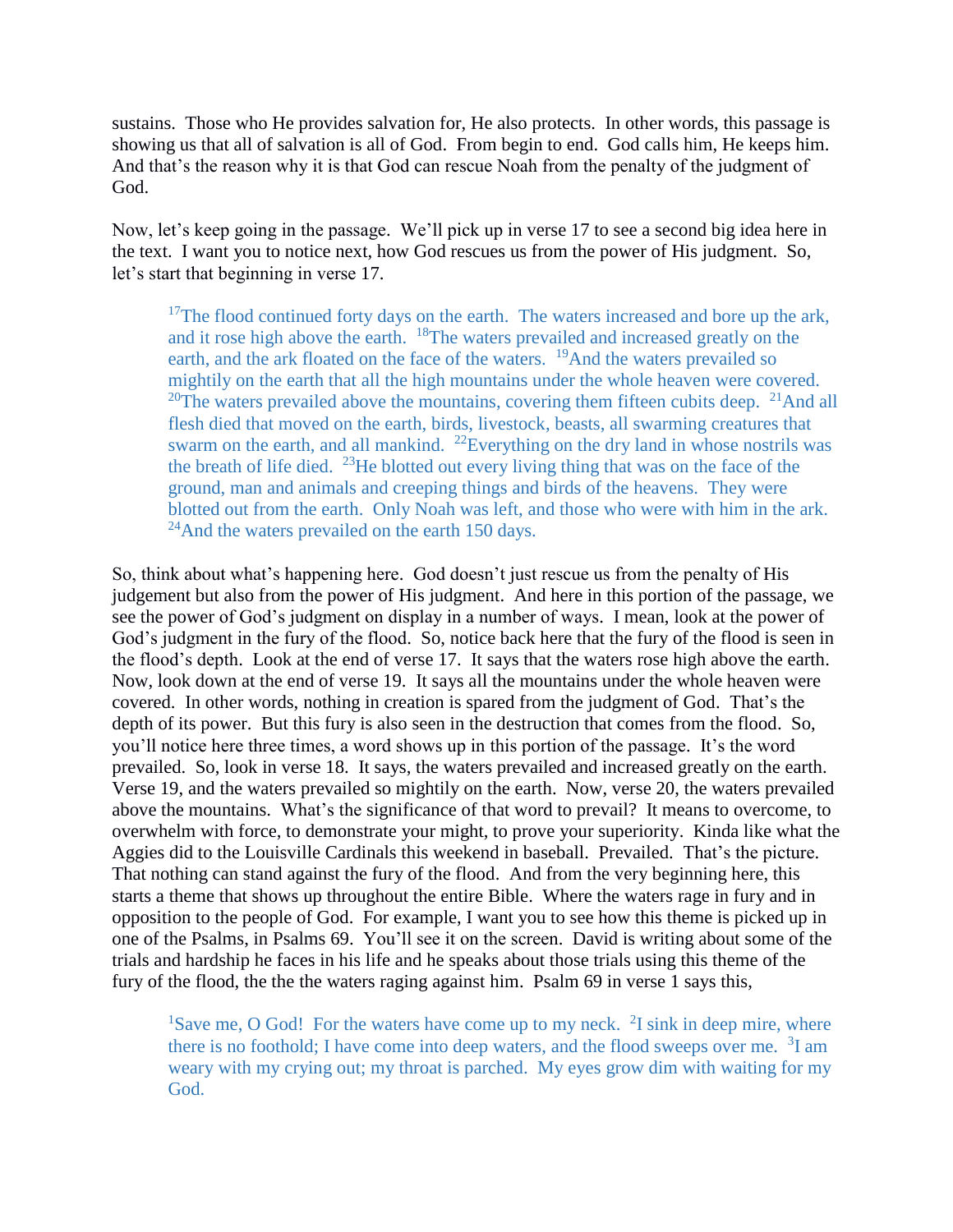And I can't help but wonder are there some of you in the room this morning are catching this by video who feel what David feels in this moment? That the the water of your life have come up to your neck. That there is no foothold. You're brought down by the mire. You feel that you are weary with your crying out. In other words, the hardships of your life feel as if they're about to overtake you. The flood is seeming to sweep you away. That might have been how Noah felt in that moment when those waters rise. It was certainly how David felt in this moment when those waters rose in his life. See, one of the things that we can find ourselves believing is that if God rescues us from the judgment of sin and its penalty, that what that will mean is that He will take away all the problems of our life. That if we're saved, that life should be easy. That the trials are a sign of our shortcomings or our failures. But instead, what we find here is that just because you're in the boat doesn't mean the waters won't be choppy. It doesn't mean that the trials won't come. God doesn't just save us, He sustains us. He doesn't just rescue us, He restores us as we experience the power of that judgment raging all around us. That's exactly what we find in the story of Noah. It's what we see in the life of Jesus. The only hope we have to survive the storms of life is to walk in the way of Noah. Noah stands even in the midst of the fury of the flood, not because of the strength of his boat. Not even because of the strength of his faith. The reason he's able to stand is because of the strength of his God. That his God is enough.

Do you believe that in your life today? No matter what you're facing, the fury of the flood all around you, but there's more going on here in the text than just that. You'll also see that beginning in verse 21, the power of God's judgment is also seen in the force of the flood. So, look at the devastation it brings. The destruction that takes place. For example, look in verse 21, it says, and all flesh died. Now, down in verse 22, everything on the dry land in whose nostrils was the breadth of life died. And in this moment, you see it speaking of the totality of death. And I can only imagine the desperation that would have been taking place in this moment. I mean, you can't help but wonder that as the waters rose and the ark rose up with it and less and less high ground was around, were there people surrounding the ark, clawing their way up it, trying to get on there. Were there animals seeking to grab onto that as their only hope of deliverance and yet none of them were able to make it. The text tells us they were all dead. It's too late and they cannot save themselves. And why does that happen? What brings the force of the flood? Well look back at verse 23. We see that it comes from God himself. It says, He blotted out every living thing. This idea of blotting out is a total annihilation. It's a wiping out. It's like locust that swarm a field and eat the crops. It's like teenagers who swarm pizza and eat it all up in 5 seconds. It's like the shelves at your grocery store once they finally get restocked with baby formula. It's gone in an instant, wiped out, wiped clean. There is a total judgment that comes for the first time here in Genesis 6. But it's a theme that moves forward all the way through the Bible. So, think for example, in the Holy War of Israel. We see this pattern where God fights for His people in their faithful obedience and He fights against his unfaithful people in their sinful rebellion. And in both cases, the victory that God brings, whether it's against their enemies or when Israel is acting as an enemy of God, is total victory. There's none spared. And that sense of total judgment spans its way all the way to the cross of Jesus Christ. And just remember with me for a minute what Jesus did for you and for me. Now when he goes to the cross after living a perfect life, a life with no sin, He takes on the sin that we have committed and pays the debt that we owed. And it's not in part; it's in full. He takes on all the judgment that we deserve. He stands there as a criminal condemned going to the cross so that all the wrath of God is poured out upon Him. In the same way that God brings judgement in this text,. the judgment of God falls against Jesus. So that like Noah, who looked to God for rescue by faith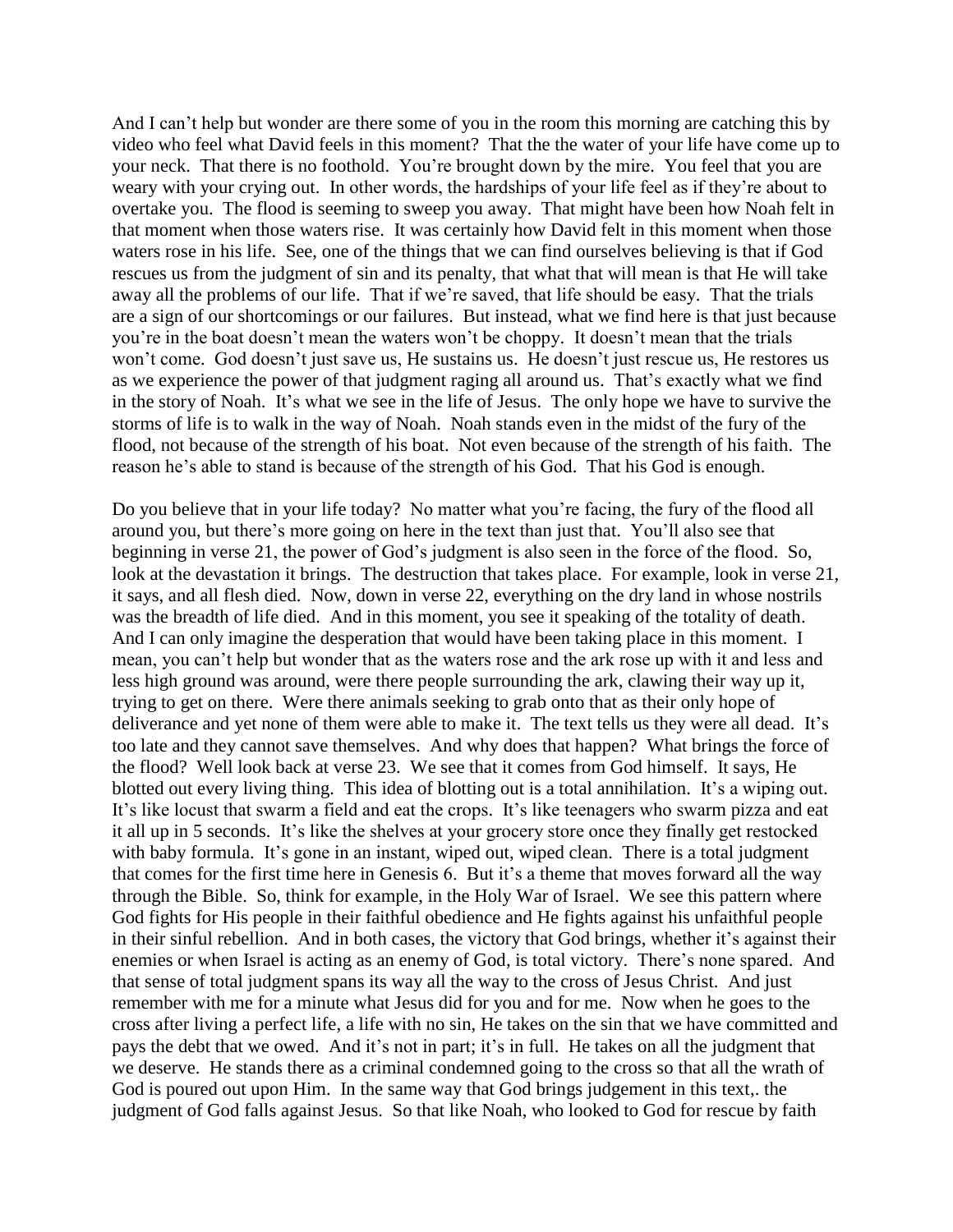and that was counted to him as righteousness, all of us who do not put our hope in ourselves but put our hope in God can find that same rescue from the power of sin. That's why it tells us back in verse 23, who it is that is rescued from the power of God's judgment. Look at the end of the verse. It says, only Noah was left and those that were with him in the ark. There's only one. One person. Noah. And the reason for that is because Noah is the head of the covenant that God has made. In other words, God has made a covenant promise with one man. It's Noah. And God keeps that promise and the only ones who experience salvation, who are rescued from the power of God's judgment, are the ones who are united to that covenant head. The ones who benefit from the promises because they are with the one who is the receiver of that promise and in that way, it's giving us a glimpse of what God does through His new covenant promises in Christ. That that promise of salvation comes to one man, the God man, Jesus Christ. And he receives the promises of the covenant because he fills the, fulfills the demands of the covenant. And now, the ones who are rescued, the ones who are saved from the waters of judgement are only those who are united to Jesus by faith. That covenant head. We are like Noah's family here on the boat, not because of what we have done but because God is keeping His promise to His faithful covenant partner. He rescues us from the power of His judgment.

But notice with me finally as we begin verse 8, you'll see that God also as a third item rescues us from the presence of His judgment. So, let's start chapter eight and beginning now in verse 1. And here's what the text goes on to tell us.

<sup>1</sup>But God remembered Noah and all the beasts and all the livestock that were with him in the ark. And God made a wind blow over the earth, and the waters subsided.  $2$ The fountains of the deep and the windows of the heavens were closed, the rain from the heavens was restrained, <sup>3</sup> and the waters receded from the earth continually. At the end of 150 days the waters had abated, <sup>4</sup> and in the seventh month, on the seventeenth day of the month, the ark came to rest on the mountains of Ararat. <sup>5</sup>And the waters continued to abate until the tenth month; in the tenth month, on the first day of the month, the tops of the mountains were seen.

So here at the start of chapter 8 it marks a turning point in the text. God's creation has already received the penalty of His judgement. God's people have already been surrounded by the power of that judgement. But now we're going to see that God rescues us from the presence of that judgment. See the waters begin to recede. The presence of the judgment of God begins to abate. It begins to fade away and right here this rescue shows up in several ways in the first half of this chapter. You'll notice as it begins that God remembers His promise and relents from His judgment. So, notice this key verse, perhaps the most significant one in this part of the story back in verse 1. It says, but God remembered Noah. He's not talking about God's memory. It's not like He forgot about him. Oh yeah, like you forget a cake in the oven or you leave the burgers on the grill for too long. That's not the issue. It's not an issue relating to God's memory but His mission. He remembers Noah. He remembers the promise. He remembers the purpose. He remembers what He is about to do. And as a result of that, He responds. And look at the way that that response happens. It, that remembering leads to rescue. It's a pattern we see over and over again in the Bible. So, you think about the way that in Genesis 19, we'll see in a few weeks, that after the judgment of Sodom and Gomorrah, God remembers Abraham and rescues him. Or later on in Genesis 30, God remembers Rachel and Jacob in their barrenness and He provides for them a son. There's a connection between remembering and rescuing in the saving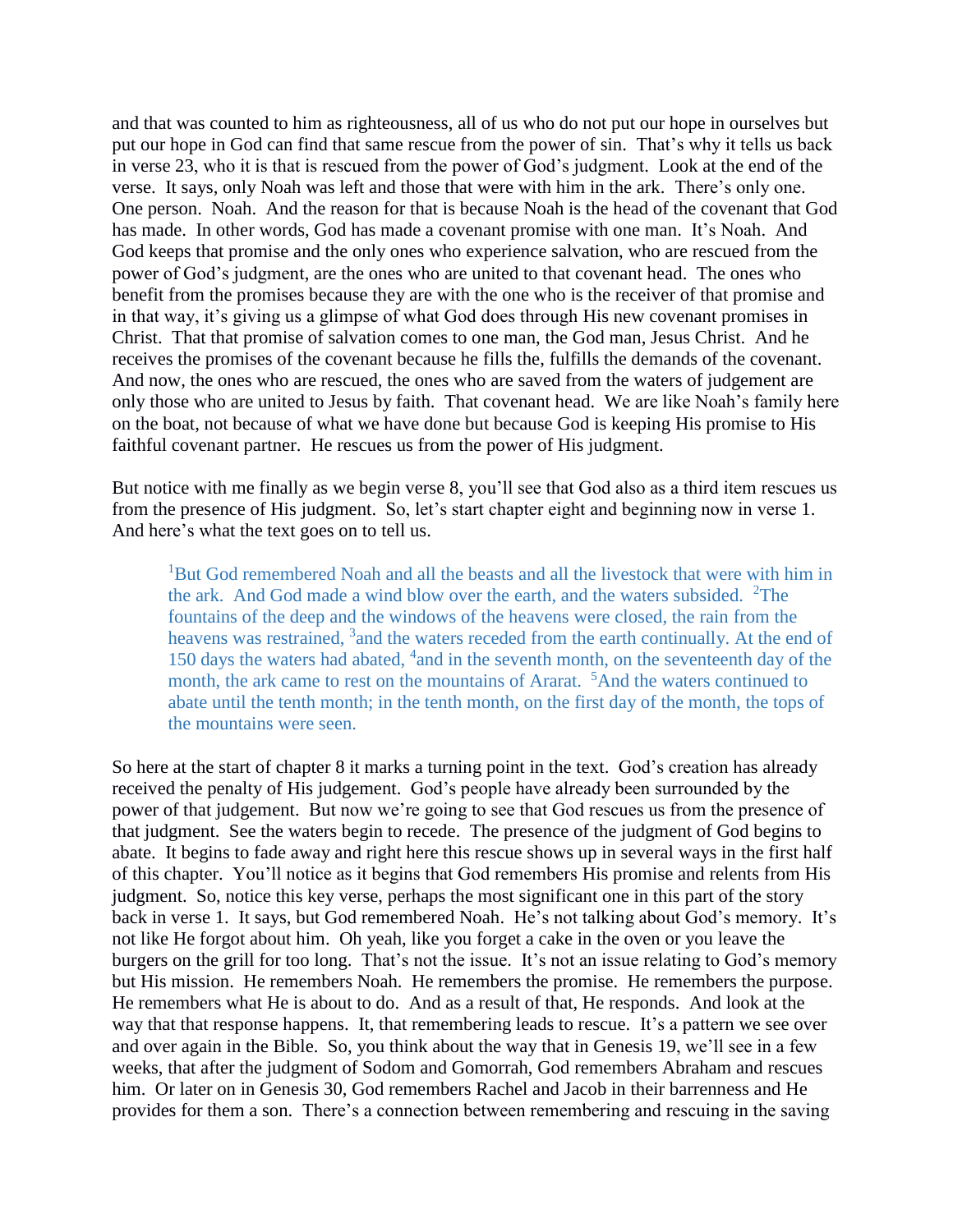ways of God all throughout Genesis and all through the entire Bible. But notice what happens when God remembers. Look back at the end of verse 1. It tells us, and God made a wind blow over the earth and the waters subsided. Look at the end of verse 2. The rain from the heavens was restrained. Look down at the end of verse 4. The ark came to rest on the mountains of Ararat and the waters continued to abate. In other words, God doesn't just remember, He relents. He removes that judgment. He takes it away. And you'll notice back in verse 1 when it says that the that the wind began to blow over the earth. That word wind is significant in the original language. It's pronounced *rū·ah* and in some places, it stands for wind. In other places, it stands for spirit. In some places, it stands for breath. And here's why it's significant in this passage. This word has already showed up throughout the passage. When it speaks in Genesis 7 about how all those with the breath of life, they died. That word breath there is the same word *rū·aḥ.* And now, those that have faced death after the judgment has come, how does the new creation begin? How does the new life start? How does the restoration begin to happen? It happens through that same *rū·aḥ*. The breath, the wind, the spirit that brings judgement now brings newness of life right here in the passages. God relents.

But let's keep going. Pick up with me in verse 6. You're going to see how God removes the presence of His judgment and reveals the gift of new life. It goes on to say,

 $6$ At the end of forty days Noah opened the window of the ark that he had made  $7$  and sent forth a raven. It went to and fro until the waters were dried up from the earth.  $8$ Then he sent forth a dove from him, to see if the waters had subsided from the face of the ground. <sup>9</sup>But the dove found no place to set her foot, and she returned to him to the ark, for the waters were still on the face of the whole earth. So he put out his hand and took her and brought her into the ark with him. <sup>10</sup>He waited another seven days, and again he sent forth the dove out of the ark.  $11$ And the dove came back to him in the evening, and behold, in her mouth was a freshly plucked olive leaf. So Noah knew that the waters had subsided from the earth. <sup>12</sup>Then he waited another seven days and sent forth the dove, and she did not return to him anymore.

So, in this section, we see a tale of two birds. First, it's the raven. And you know about ravens. You'll see it talk about it in verse 7. It says, and sent forth a raven. Ravens are scavengers. They feed off of flesh. In other words, the life of a raven is only sustained by death. When the raven goes out, it's eating of all of these carcasses that have been destroyed by the flood. The raven does not come back. But next, we see not just a raven but a dove. And if the raven experiences its life from death, the dove is a sign of life that comes after death, of new life. When the dove is sent out, you'll see the way it talks about it there in verse 8. Then, he sent forth the dove. Down in verse 11,

 $11$ And the dove came back to him in the evening, and behold, in her mouth was a freshly plucked olive leaf. So Noah knew that the waters had subsided from the earth.

I mean, just imagine this moment. Noah sees that dove coming back from the distance. It sees something hanging from its beak and it knows in that moment that new life has begun. That a restoration has started. Imagine the joy that he would experience. But don't miss the symbolic significance. What type of bird is this? He could have sent out any bird in the flock. But he sends forth a dove. And that dove over the face of the waters and brings back a sign of the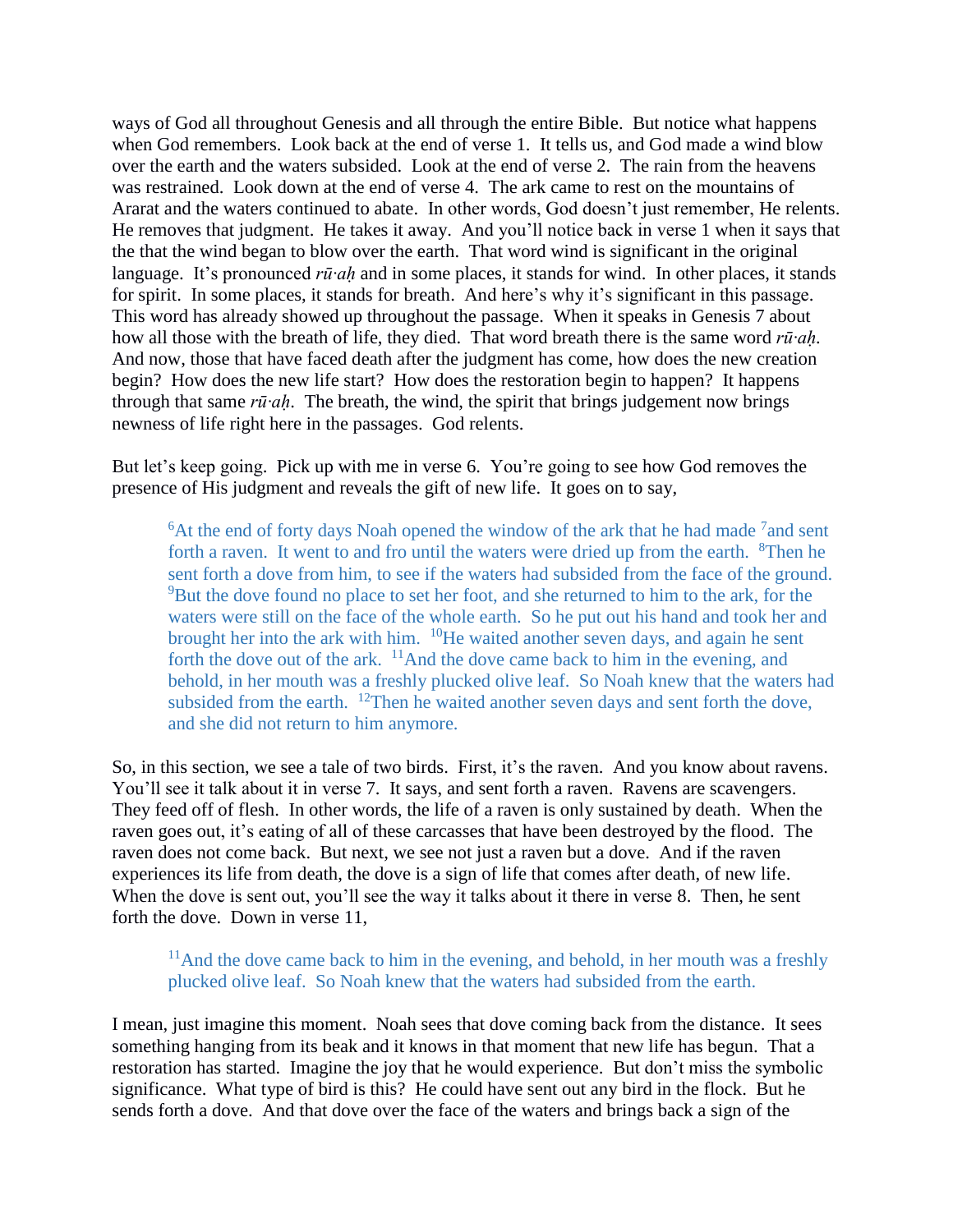newness of life. Doesn't that sound familiar? Look at the screens in Matthew 3 in verses 16 and 17. Speaking about the baptism of Jesus. Listen to the way this imagery mirrors what we see here in Genesis 8. It says,

<sup>16</sup>and when Jesus was baptized, immediately He went up from the water, and behold, the heavens were open to Him, and He saw the Spirit of God descending like a dove and coming to rest on Him; <sup>17</sup>and behold, a voice from heaven said, "This is my beloved Son, in whom I am well pleased."

So, this is yet another way that the rescue of Noah is pointing ahead to the rescue of Christ. That in both cases, the the dove hovers over the waters of judgement to signal that new life has now come through the one that God has raised up to receive the promises of the covenant and to achieve the rescue that He has promised. That He does that in Noah in a way that foreshadows what He's going to do in Jesus. Which leads us to the last part of this passage I want us to see this morning.

Pick up with me down in verse 13 of Genesis 8 where we see how God not only renews our creation but restores our calling. It says.

 $13$ In the six hundred and first year, in the first month, the first day of the month, the waters were dried from off the earth. And Noah removed the covering of the ark and looked, and behold, the face of the ground was dry. <sup>14</sup>In the second month, on the twenty-seventh day of the month, the earth had dried out. <sup>15</sup>Then God said to Noah, <sup>16"</sup>Go out from the ark, you and your wife, and your sons and your sons' wives with you.  $17$ Bring out with you every living thing that is with you of all flesh—birds and animals and every creeping thing that creeps on the earth—that they may swarm on the earth, and be fruitful and multiply on the earth." <sup>18</sup>So Noah went out, and his sons and his wife and his sons' wives with him. 19Every beast, every creeping thing, and every bird, everything that moves on the earth went out by families from the ark.

And as you read that portion of the passage, can't you just hear the echoes of the original creation story in Genesis 1? It's the start of a new creation by a new Adam and they're all these parallels, all these echoes that are there. Look back at verse 13, it speaks about the face of the ground was dry. Just like in Genesis one, God creates the dry ground. Or look in verse 17, it says, bring with you every living creature that is with you of all flesh. And it reminds us of the way in the original creation, God has created the animals that surround us in the middle of His creation. But there is something more important to play here. Not just the renewal of creation but the restoration of a calling. And that calling is captured there at the end of verse 17 when it says, be fruitful and multiply on the earth. So Noah went out and his sons and his wife and his sons wives with him. In other words, God hasn't given up on humanity. Even though He's brought His judgement, there is a hope in the midst of judgement. There is a mission still to be carried out. There is a calling that is restored. And what is the calling? It's the same one as from the beginning. In Genesis 1, verses 26 and 27, to take dominion on the earth and to be fruitful and multiply. And when Noah hears it, you see the way that he responds in verse 18. Noah went out. After God rescued Noah from the presence of His judgement, he turned and lived a life on mission to fulfill the calling that God had placed on his life.